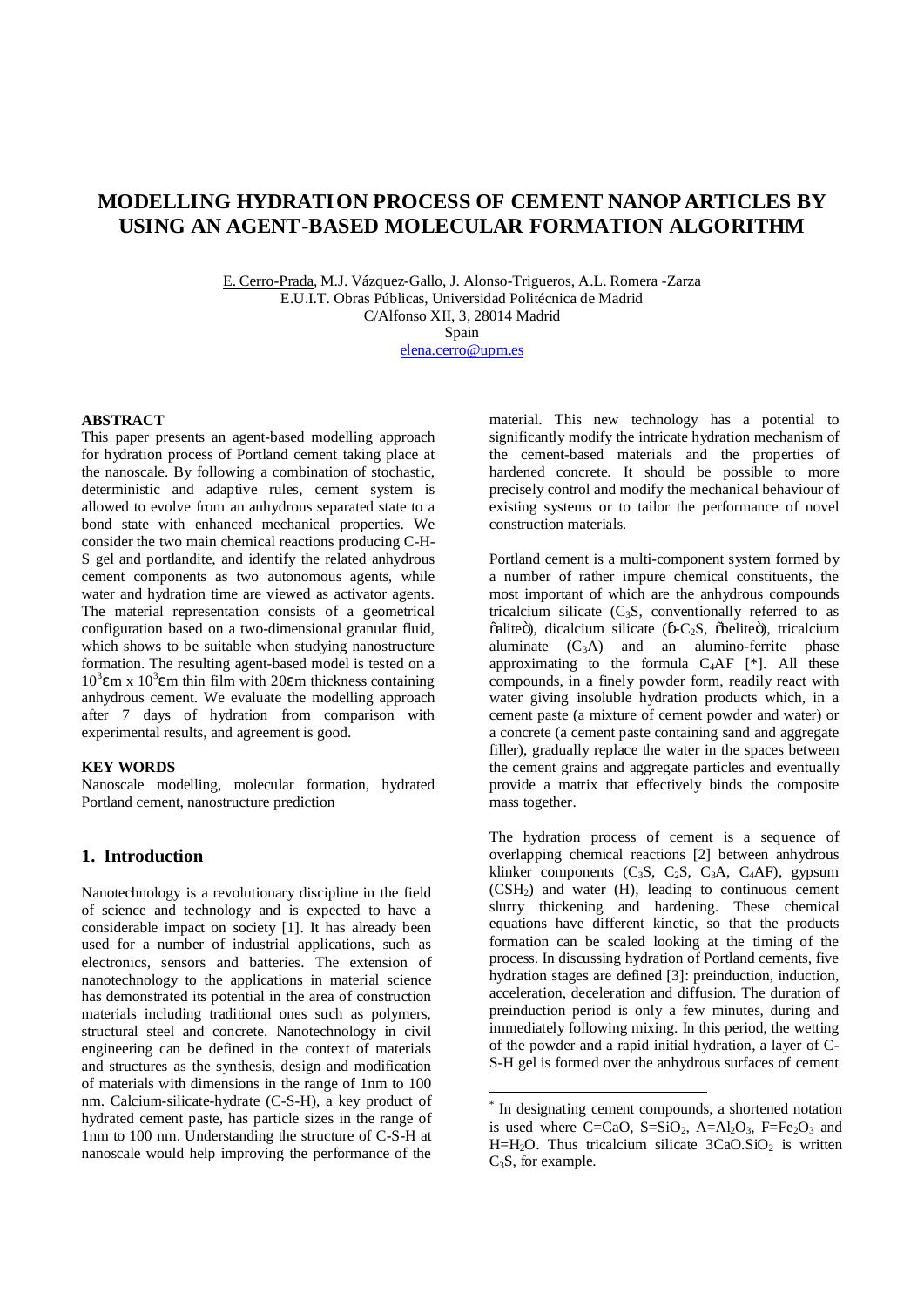particles. C-H-S precipitates on the surface of cement grains in the form of small sheets (typically 60x30x5  $\text{nm}^3$ ) [4]. Due to the presence of this layer, very little hydration activity is going on in the following induction stage, lasting a few hours at room temperature. At the end of the induction period only a small percentage of cement particles has hydrated.

The acceleration and deceleration periods (collectively known as setting period), represent the interval of most rapid hydration. During the acceleration period, solid CH crystallized from solution and C-S-H gel deposit into the available water-filled spaces. The hydrates inter-grow, a cohesive network is formed and the system begins to develop strength. Setting of the cement paste is so due to strengthening of the cement grains network by C-S-H nanoparticles precipitating at the contact points between the cement grains. The strength of the cement paste increases during the hydration process because of the augmentation of the number of contact points between the cement grains by the multiplication of C-S-H particles. Fig. 1.1 illustrates C-S-H gel formation and grain cements evolution during hydration of cement.



Figure 1.1. C-S-H gel formation

As consequence of the deposition of hydrates, the porosity of the system decreases. Eventually, the transportation of ionic species and water through the network of C-S-H gel is hindered, and the hydration rate decelerates. At ambient condition, these events occur within several days, the total degree of hydration reaching a value of about 30%. The hydration continues at slow pace owing to the ever-decreasing system porosity, the network of hydrated products becomes more and more dense, and strength increases. The duration of diffusion period is indefinite at ambient temperature. The total degree of hydration after 7, 28 and 90 days is about 40, 60 and 80% respectively.

### **1.2 Modelling the hydration process of cement at the nanoscale**

Understanding phenomena at the nanoscale to improve the performance of the existing materials is a major part of the application of nanotechnology in construction

materials. It includes theoretical modeling of C-S-H nanostructure, nanocharacterization techniques and instrumentation. An investigation at the nanoscale provides a better understating on various issues associated with construction materials. Some authors, as Pignat [5], studied the water permeability of cement paste by simulation of the multiscale pore distribution including the sub-nanometre level. Research conducted by Garboczi and Neumann [6] combined the existing software developed at the Virtual Cement and Concrete Testing Laboratory (simulating the micrometre to millimetre size range of concrete) with molecular dynamics simulations of the C-S-H to understand the critical nanoscale structure and dynamics of the C-S-H. Bernard et al. [7] used a multistep micromechanics approach developed from the nanolevel of the C-S-H matrix. Also Kirkpatrick [8] examined the structuring of water on solid surfaces and in pores with dimensions of the order of nanometres to understand the cement hydration at the molecular scale. Simulation methods based on molecular dynamic has proven to be an useful framework of interactions between molecular and binding sites, as Griebel et al. [9] utilized to study the formation and structure of small cementitious C-S-H particles.

When constructing models that involve multiple types of particles and different timing scales, one may choose between two different classes of models: equation-based approaches that identify system variables and evaluate or integrate sets of equations relating these variables, and in the other hand, agent-based modelling which consists of a set of agents that encapsulate the behaviour of the various individuals that makes up the system, and execution consists of emulating these behaviours. In this study we have explored the latter approach, which requires the development of a meta-algorithm that serves as a framework for integrating heterogeneous units (agents) of a composite model, as the cement system is indeed. A virtue of this style of scheme integration is that there is possibility of dividing the whole system into *subsystems*, that is to say a degree of modularity can be assumed for each subsystem simulated using a particular algorithm. If this requirement is satisfied, one can expect an established and well-studied model to be useful when simulating the hydration process of cement.

# **2. An agent-based model for hydration process of Portland cement**

The hydration process of Portland cement is driven by several chemical equations which have different kinetic [2]. In this first attempt at agent-based modelling for hydration process of cement, we will start by considering the two main chemical reactions that involve the formation of  $C$ -S-H gel and portlandite,  $Ca(OH)_2$ . Therefore, the reactive phases considered, alite  $-C_3S$ - and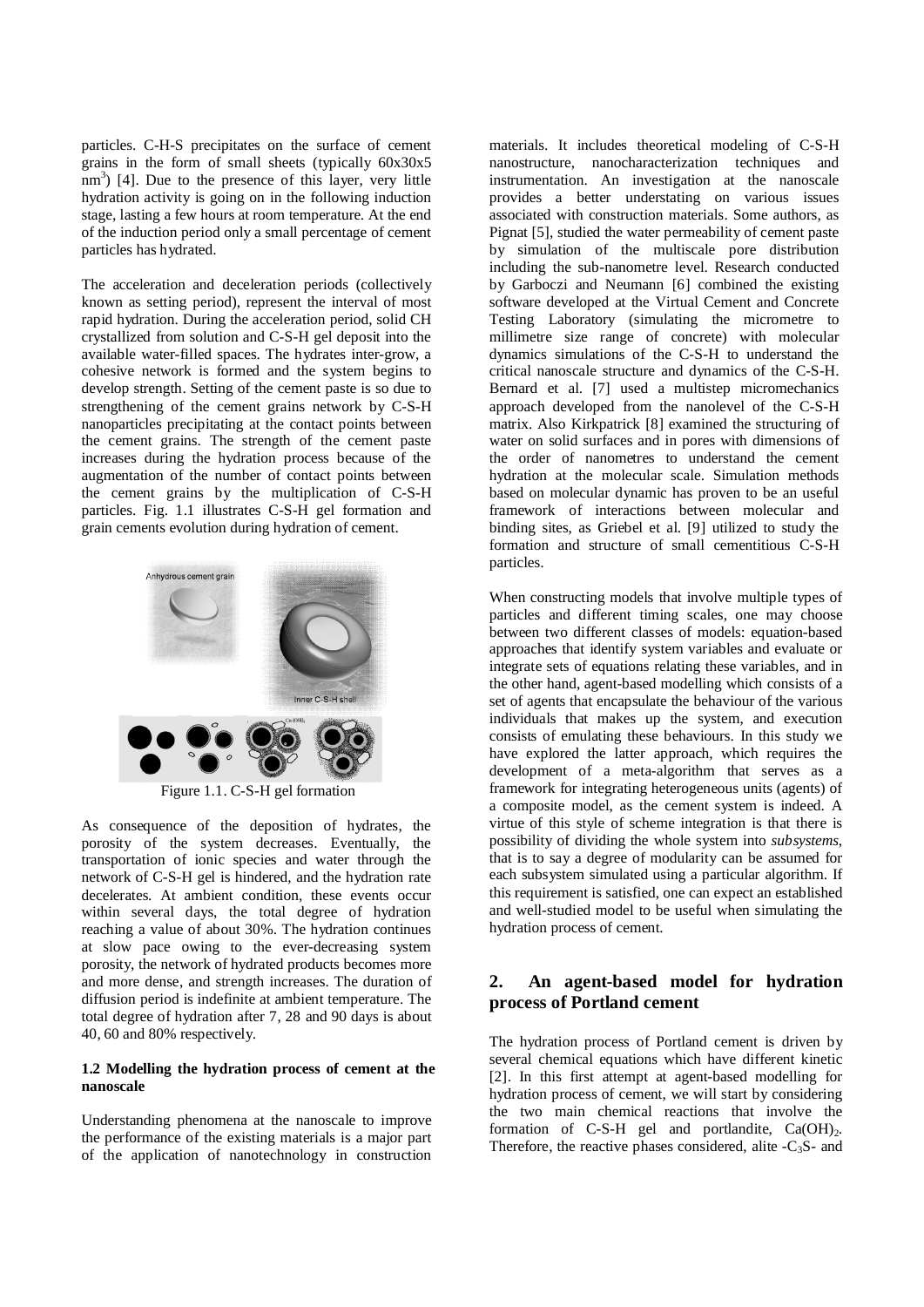belite  $-C_2S$ -, when interacting with water will follow the equations:

$$
2(C_3S) + 7H_2O \xrightarrow{t_A} 3(C-S-H) + 3Ca(OH)_2(2.1)
$$
  

$$
2(C_2S) + 5H_2O \xrightarrow{t_B} 3(C-S-H) + Ca(OH)_2(2.2)
$$

where  $t_A$  and  $t_B$  respectively represent the time needed for reaction (2.1) and (2.2) to be completed, being  $t_A < t_B$ .

We identify an agent with an anhydrous cement particle. Initially, each agent coincides, at random, with one of the two types of particles; type A for  $C_3S$ , or type B for  $C_2S$ . As the simulation proceeds, the agent changes to represent stable portions of the system that can be considered locally strength. Each agent, during the simulation, can undertake one of the following actions: (i) keep chemically inactive, (ii) react with water, or (iii) stop to reacting with water. The rules for keeping chemically inactive are deterministic as they depend on the type of particle along with the time lasted. If the hydration time is less than  $t_A$  all the agents are chemically inactive. If the time is larger or equal than  $t_A$  only the agents whose identity coincides with particle type A (agent-A) can choose to react with water. And, finally, if the time is even larger or equal than  $t_B$  also the agents type B are allowed to choose the same action. Reacting with water is also deterministic by the amount of water available. If the number of water molecules is enough to complete equation (2.1), the agent-A will decide to react and produce C-S-H gel and portlandite, as will do the agent B to complete its equation (2.2) if the amount of water fits. Therefore, time and water will act as other agents but with the roll of activating the agents A and/or B, when the conditions are appropriated.



Figure 2.1 Flow-chart representation of the agent-based model

Going on considering the rules imposed for water as activator agent, both the agents type A and B can decide to stop reacting and become chemically inactive for a period of time. That fact occurs when hydration time is larger or equal than a certain  $t_1$ . During this time, the induction period takes place while there is a physical diffusion barrier formed by the reaction products that does not allow the hydration process to proceed at the same rate, the whole process speeds down. Finally, when the induction period is finished, at certain time  $t<sub>2</sub>$ , the agents can come back to the second state and react with water if it is available. The acceleration period starts and hydration process can continue faster, until products layer thickness reaches a critical value. When that fact occurs, being time  $t_4$ , the deceleration period controls the hydration process at moderate rate. The overall agentbased model algorithm takes the form outlined in Fig. 2.1.

### **3. Algorithm description**

The material representation used in this study is been based on the Stroeven $\alpha$  work [10], which simulates the granular structure of cement at the microlevel as a partial distribution of spherical particles (anhydrous cement) diluted in a aqueous matrix (water). However, while Stroeven $\alpha$  model considers the particles and water confined in a cuboidal volume, this paper will present a non-investigated system configuration based on a twodimensional granular fluid. Initially, anhydrous cement particles are located at random throughout a thin film with rectangular base and very small thickness. Once water is added to the cement particles, the spatial restriction changes to a cylinder-shaped thin film whose height coincides with the thickness used before. The cement particles are not allowed to overlap any previously placed particle. The initial and final geometrical configurations are shown in Fig. 3.1 and Fig. 3.2. respectively.



Figure 3.1. Initial distribution

We will distinguish the two types of anhydrous particles considered in the model by differencing their radius. Particle type A, representing  $C_3S$ , will have larger radius than particle type B,  $C_2S$ . The proportions that these particles represent within the whole material are set as they are normally presented in Portland cement composition [11];  $C_3S$  represents 50% out total mass,  $C_2S$ represents 25%, and the remaining proportion 25%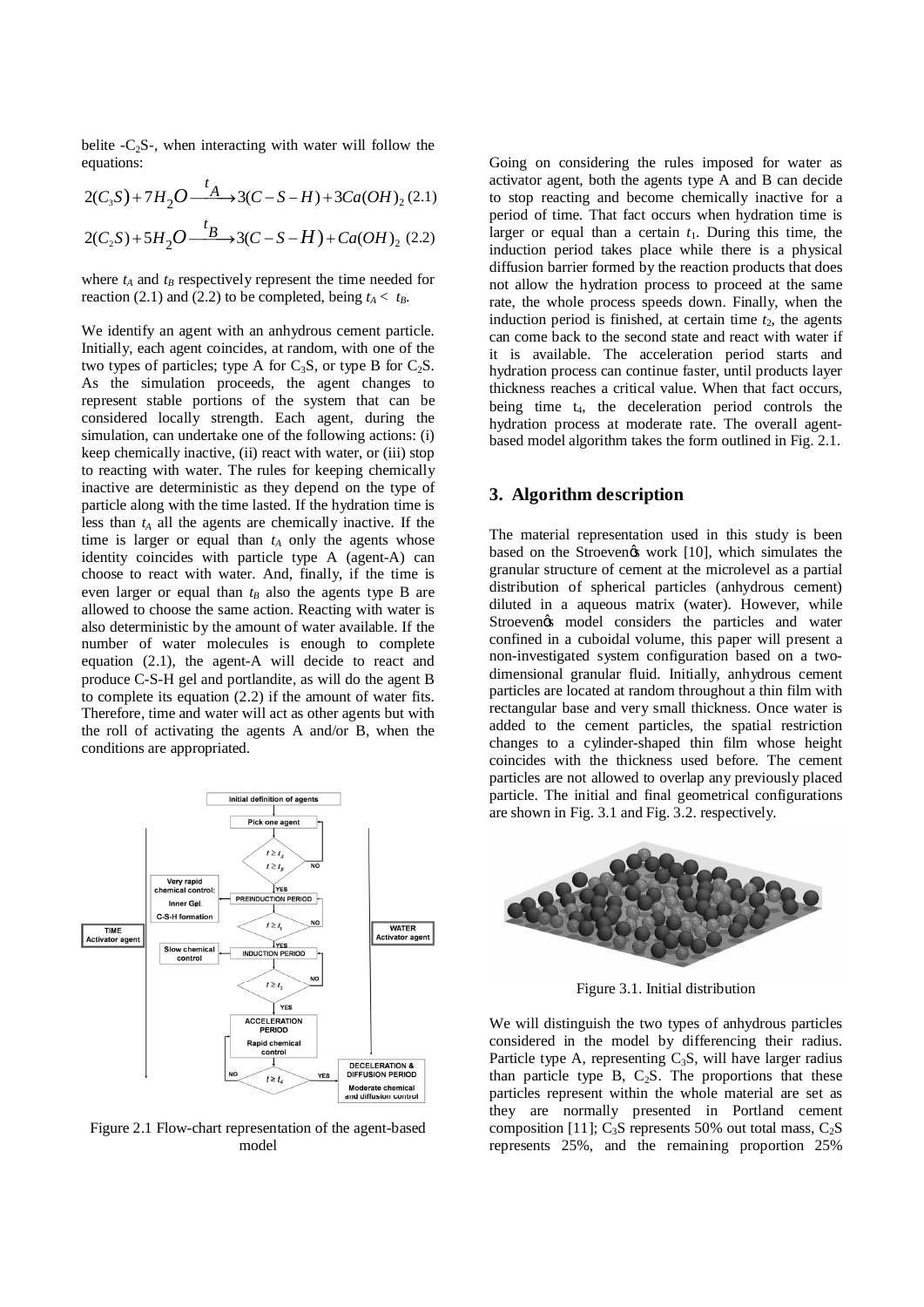represents other particles that complete the Portland cement system.



Figure 3.2. Final distribution

Now, we briefly describe the main steps of the algorithm, as are shown in Fig. 3.3.

#### Step 1. *Initial distribution.*

An initial distribution of particles of type A and B is generated. It consists of spheres of two different radius *rA*  $> r_B$ , located at random in a 2:1 ratio throughout a cuboid (a rectangular prism) with very small height regarding to lengths of the sides of its base. Spheres can not overlap each other and they are all completely included in the cuboid. A 25% of the volume of the cuboid is free of spheres, representing this percentage the rest of components of Portland cement

#### Step 2. *Water addition*

A number of smaller spheres corresponding to water molecules are added to the previous configuration, in such a way that the water/cement ratio is a given number 6in this work we take 0.5 as the w/c ratio-. The water is one of the activator agents of this system. The consequent increment of volume does not increase the previous thickness of the cuboid, but it results in a distribution of the three types of spheres throughout a cylinder with same height as the cuboid. A simple calculation of volumes shows that the radius of the cylinder must be at least  $\sqrt{\frac{5.15}{2\pi}} xy$ , *xy* being the area of the base in the cuboid.

#### Step 3. *Particles redistribution.*

Starting from the cylinder distribution, the model for the dynamics of spheres A and B is a Brownian motion described by a stochastic differential equation of Langevin type [12]. This can be explained as a first effect of the four agents of the system interacting together. In this kind of equation some terms that represent stochastic friction, are added to the Newtonian motions equation:

$$
m\frac{dv}{dt} = F(x) - \beta v + \eta(t)
$$
 (2.3)

Here, the second term represents a viscous force proportional to the velocity of particles, and the third term is the so called *noise term*, due to the shocks between water molecules and type A and B molecules.

As a consequence of these dynamics, the hydration process starts and the preinduction period takes place. When a certain time  $t_A$  is reached, agents of type A choose to react with water agent producing C-S-H gel that can be interpreted as a new agent with the responsibility of concentrating locally the mechanical strength of the system. A uniform consumption of water is assumed. Geometrically, the radius of A-spheres decreases while a spherical shell of inner C-S-H gel grows uniformly around them. The rules for this process follow Van Breugel*øs basic rate formula* [13, 14] which allows to calculate the decreasing of the volume in an individual cement particle. In this step, the decreasing of particle $\alpha$ radius is assumed to be directly proportional to time, according with van Breugeløs phase-boundary reaction. The same scheme happens also for B-agents, starting at a time  $t_B$  larger than  $t_A$ , due to the slower hydration kinetic of  $C_2S$ .

#### Step 4. *Induction period.*

When hydration time is larger or equal than a certain  $t_1$ , preinduction stage finishes and the induction period takes place. There is very little chemical activity for an interval of time, but the Brownian dynamic continues controlling the movement of the particles.

### Step 5. *Acceleration period.*

Once the induction period gets finished at certain time  $t_2$ > *t*1, the agents can react again with available water. The acceleration period starts and hydration process proceeds at high rate. This process gives rise to a decreasing radius of A-spheres and B-spheres. With the same rate, the thickness of the surrounding shell gets thicker. Simultaneously, hexagons based particles, corresponding to portlandite, are added to the configuration in this hydration stage, placed close to the spheres. The volume of water goes down. The agents follow the same kinetic rules considered in step 3. For a third time  $t_3 > t_2$ , two different parts can be distinguished in each shell, an inner one that remains active and an outer one that keeps size but still contributes to develop mechanical strength in the cement paste. Thus, decreasing of water agent present in the system can be translated in a differentiation of C-S-H gel, main hydration product that is considered to be essential for the properties of the final system. In this way, in the presence of the activator agents - enough amount of water and suitable time-, either A-agents or Bagents react with water giving the same hydration products: gel shells and portlandite crystals. We then consider this agent as a new one locally and globally responsible for the development of mechanical strength.

#### Step 6. *Deceleration and diffusion period.*

Deceleration and diffusion period starts once products layer thickness reaches a critical value. The decreasing of volume of cement particles is now driven by the diffusion controlled reaction characterised by the critical thickness [13, 14], resulting a degree of hydration at which the rate of reaction decelerates.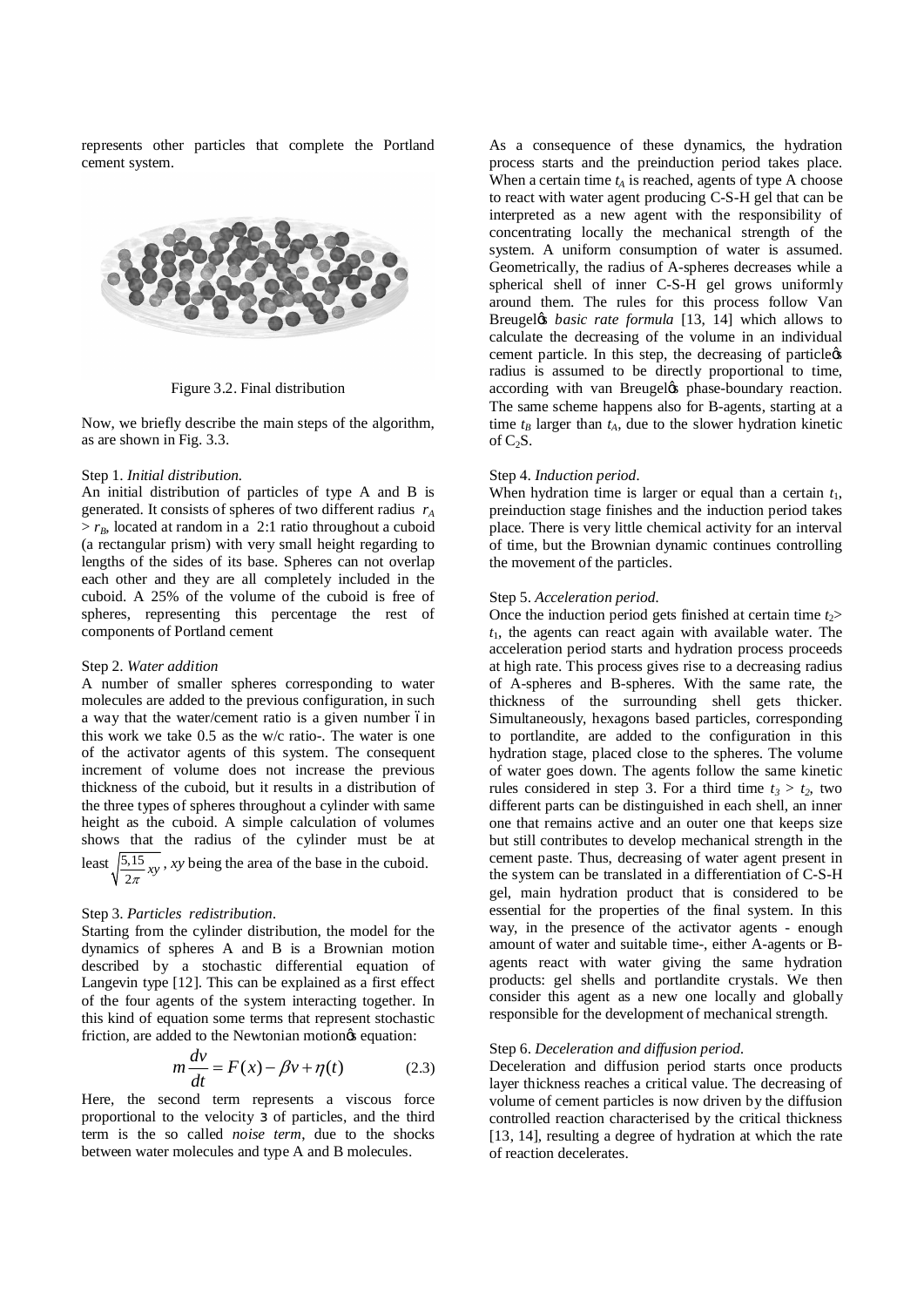The algorithm goes on until computation of remaining water volume ends. Therefore, in the presented model for hydration process, both water and time agents have to cooperate in a certain way in order to activate the subsystems given by A- and B-agents respectively.



Figure 3.3. Flowchart of the algorithm

In Fig. 3.4, we sketched the time schedule during a simulation that illustrates how this activator agent controls the behaviour of the rest of the agents. For every stage in steps 3 to 6, variations of involved radius and consumption of water are computed for each subsystem giving information about the behaviour of the whole system.

| preinduction | induction | acceleration | deceleration |  |
|--------------|-----------|--------------|--------------|--|
|              |           |              |              |  |

Figure 3.4. Time schedule for the algorithm

## **4. Experiments and discussion**

At the nanoscale, nature manifests itself in a discrete way, so its description requires, at least, an implicit molecular assumption. Our calculations presented in this paper are *ab-initio* calculations, which are, *a priori*, the most suited to study nanoscale phenomena. For input and output geometries, partials changes on molecule shapes were obtained using the Microstation [15] program with a basis scheme, because shape evolutions are less dependent on the underlying theoretical method used to compute them. We wrote out the algorithm by the use of Maple [16], a

symbolic computation software with many capabilities. The method for using the agent-based algorithm developed in the cement hydration system followed the following steps:

- Material preparation: prepare the initial configuration data sets.
- Select parameters, such as water to cement ratio and the thin film dimensions.
- Construct a fineness function to measure algorithm effectiveness.
- Execute a set of agent-based algorithm runs.
- Select the run with results than most closely match the experimental results.
- Refine parameters and algorithm to a succinct form.

The initial configuration was prepared by choosing type A and B anhydrous cement particles randomly distributed in space confined in a  $10^3$  m x  $10^3$  m x 20 m cuboid. The film dimensions were chosen in order to make sure that the average size radius of anhydrous cement (10 m radius) is smaller than the film thickness. The Fig. 4.1 shows the scanning electron microscopy (SEM) image of the 500 m radius circular thin film of hydrated cement nanoparticles formed after water (0.5 w/c) is added on a 1 mm2 cuboidal distribution of type I Portland cement. We therefore reproduce experimentally the change of geometrical configuration of the 2D granular fluid as it is considered in the computer simulation.



Figure 4.1. SEM image of hydrated cement nanoparticles distributed within circular pattern with  $10<sup>3</sup>$  m diameter formed after water is added.

The degree of hydration and water consumption are been simulated by the agent-based algorithm considering different basic rate factors for each individual particle. The transition thickness is also evaluated for each cement particle on run time. The simulation computes along the final layer thickness of the resulting C-H-S nanoparticles after each step of hydration. The results are shown in Tables 4.1 and 4.2 respectively. The agreement with van Breugel& references [13] is good.